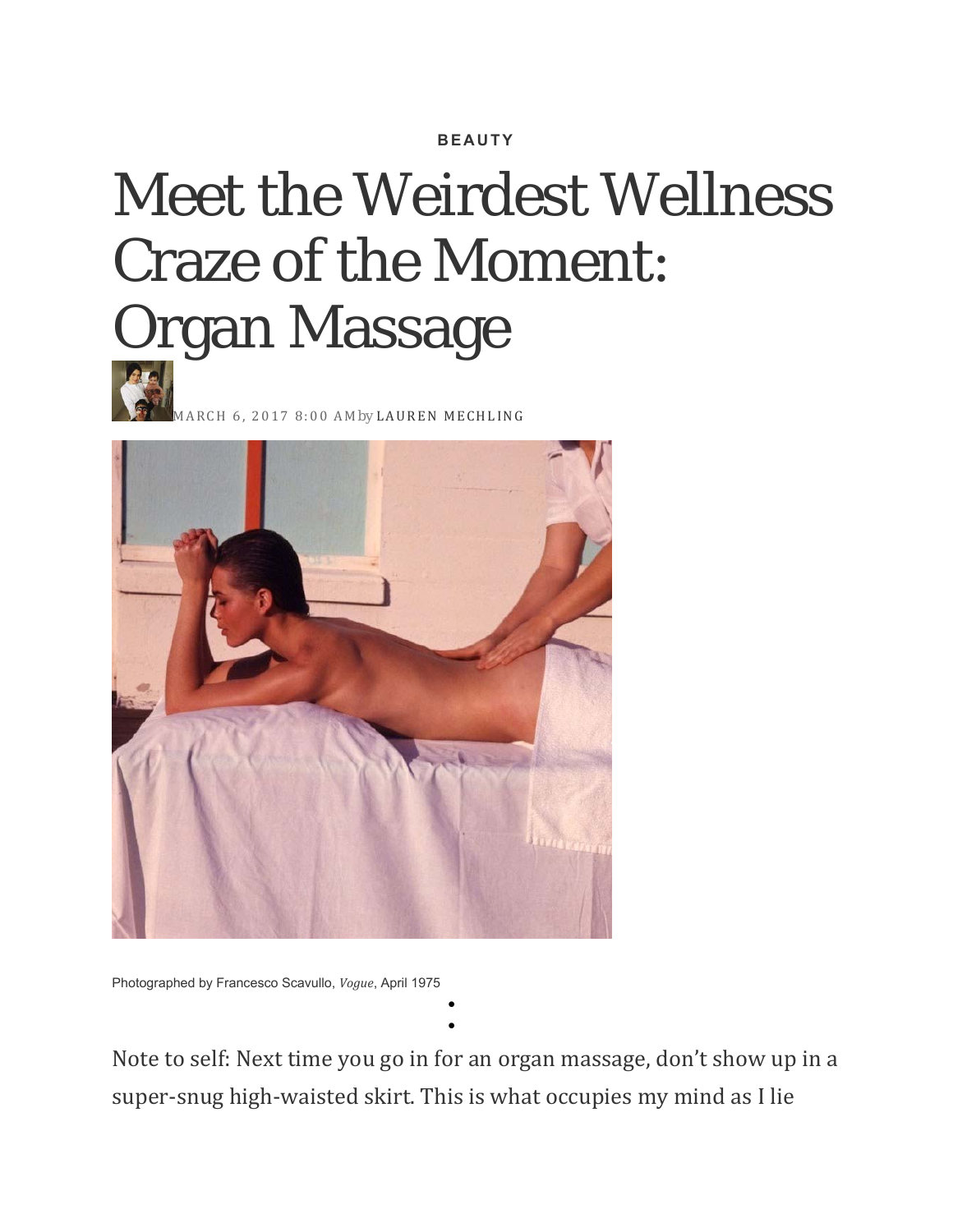faceup on a table inside the tranquil Lower East Side sanctuary of healer Ramesh Narine. Working in near silence, he hasn't said anything about the fleur-de-lis-print Suno garment that is obstructing access to all that lies south of my bellybutton. He moves his fingertips along the portion of abdomen available to him, pausing every few inches to press in a little deeper. The sensation is not painful, nor is it pleasurable. "What organs are you aiming for now?" I squawk, trying to recall my high school biology diagrams. In response, he instructs me to focus on steadying my breath. 

Narine is among the 24,000 trained practitioners of Visceral Manipulation, as organ massage is technically called. An offshoot of craniosacral therapy, the popular healing practice that involves light touching of the head and neck in order to aid spinal flow and release tightness, visceral manipulation focuses on the organs contained in the torso, where our bodies also hold tension. Through gentle stimulation, the practice claims to help with a host of issues including sleep, mood, digestion, pain, trauma, and stress. A study earlier this year reported that it can help treat children with chronic constipation, and a 2013 article in the *Journal of the American Osteopathic Association* found that it may help heal and can also prevent abdominal adhesions post-surgery. My quest is more open ended: Offer me a chance to dial up my general wellness quotient—I'll take it.

I'm not the only one curious enough to give it a try. The morning before my maiden manipulation, I attended an event in Soho where I ran into the model Carolyn Murphy, who lives at the forefront of the wellness movement. "You're going to love it!" she said when I told her about my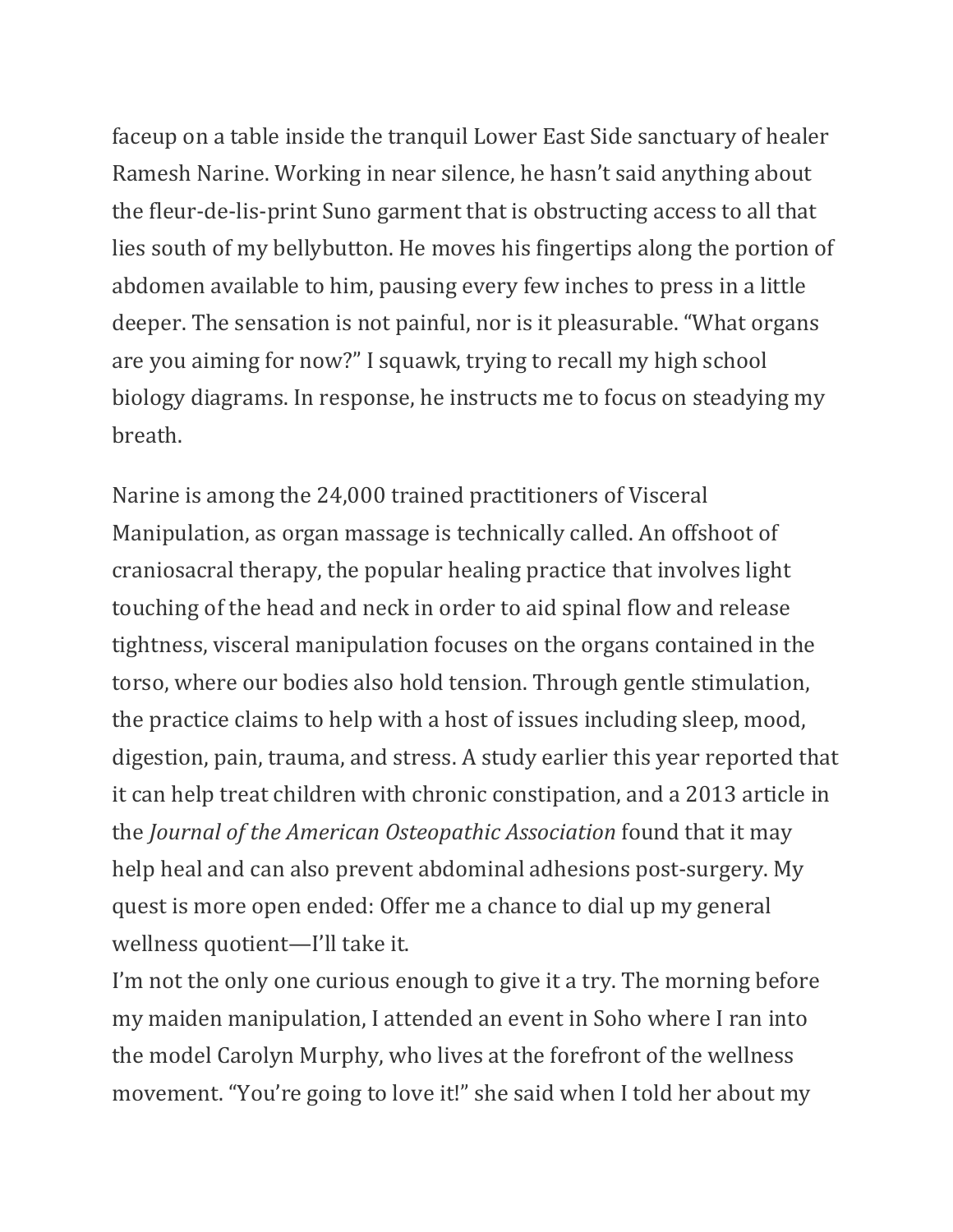plans. "I've been doing it for four of five months. First I saw this guy in Los Angeles and he said my liver was gummy from a detox I was doing, so we worked on that. And then I had it done in New York and it was like a massage of my small intestines. Don't be scared—it feels wonderful."

A little further digging at my office computer revealed that the technique was invented in the mid-'80s by a French osteopath, named Jean-Pierre Barral, who zeroed in on the ways the vital viscera (e.g., liver, kidney, small intestine) can set off trouble in other parts of the body, especially the spine. Working in a dissection lab, he experimented on cadavers and concluded that the connective tissue around our organs can tighten and trigger a cascade of physical dysfunctions.

Later that afternoon, tucked away in Narine's cozy corner of the universe, I'm aiming to rectify my own set of modern maladies. A heavy workload and an inability to sleep past 4:45 in the morning have left me feeling—and certainly looking—frazzled. "I could use some serious help calming down and not worrying so much," I tell him. He nods warmly and begins "smudging" me by waving burning sage all over my body. He then rests his hand on my head and closes his eyes shamanically. "Have you been in a car crash?" he asks. I tell him I have not, prompting him to add, "I'm having a hard time getting a read on you."

My spiritual feelings slightly sore, I lay down on the table and we get to work. My muscles slowly loosen as Narine's hands make their way around my abdomen. His touch is so delicate, I peek at times to confirm that he is, in fact, making skin-to-skin contact. Just as I'm wondering if this is a New Age scam, my stomach chimes in with a glorious gurgle.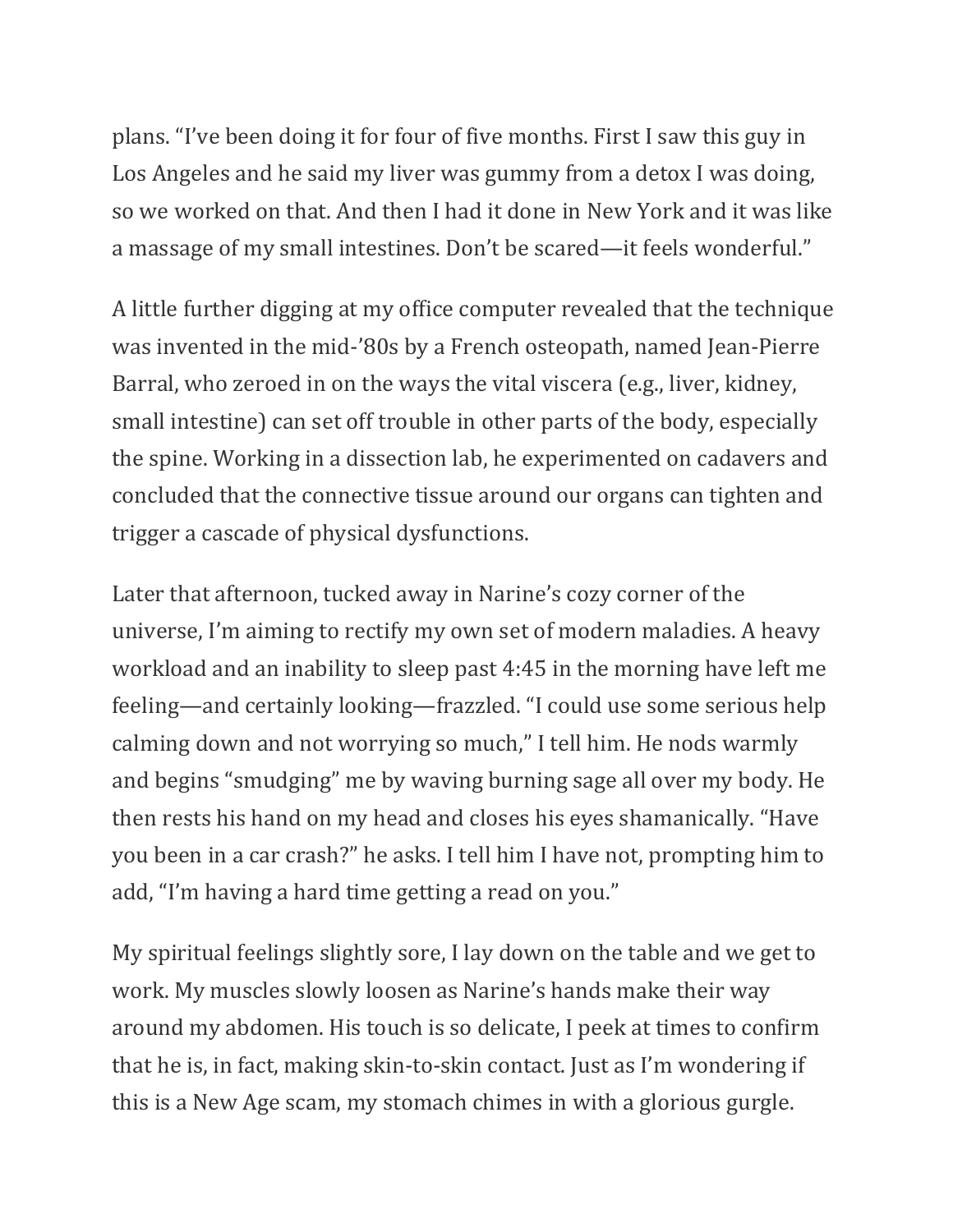"That never happens!" I tell him. He seems pleased, and not at all surprised. "The intention is to wake up a little communication between the gut and the brain," he says, gliding his fingers toward my left side and resuming his soft touching. At some point, he hooks his fingers under my waistline and continues on my lower abdomen. Ninety minutes after first walking through Narine's door, I emerge back on the street feeling as if I'd just woken from a sublimely pleasant dream.

That evening, though, my stomach continues making noises and I feel slight discomfort. I sleep through the night, yet the sensation intensifies the following day, and I email Narine to ask if it's possible that our session brought this on. His reply comes quickly, and he sounds excited to hear my report. "That is an experience of the organs communicating with one another and unwinding," he tells me. "You may continue to perceive sensation for a few weeks, with varying degrees of volume."

Still unsure about what may or may not have happened in his chambers, I call Lisa Ganjhu, D.O., a gastroenterologist and associate clinical professor at NYU Langone Medical Center in New York. She agrees there was likely a cause and effect, and doesn't sound remotely worried about any of it. "Everyone knows you get better by being touched," she tells me. "It starts the healing process. If a baby has colic, you touch her belly or back, and it helps her calm down. It's the same principle with adults." When I ask about my specific pain, she hypothesizes that the massage stimulated my gastrointestinal tract and set off contractions. I haven't heard this word applied to my body since I gave birth two years ago, and ask her if there is cause for concern. "So long as you're working with an